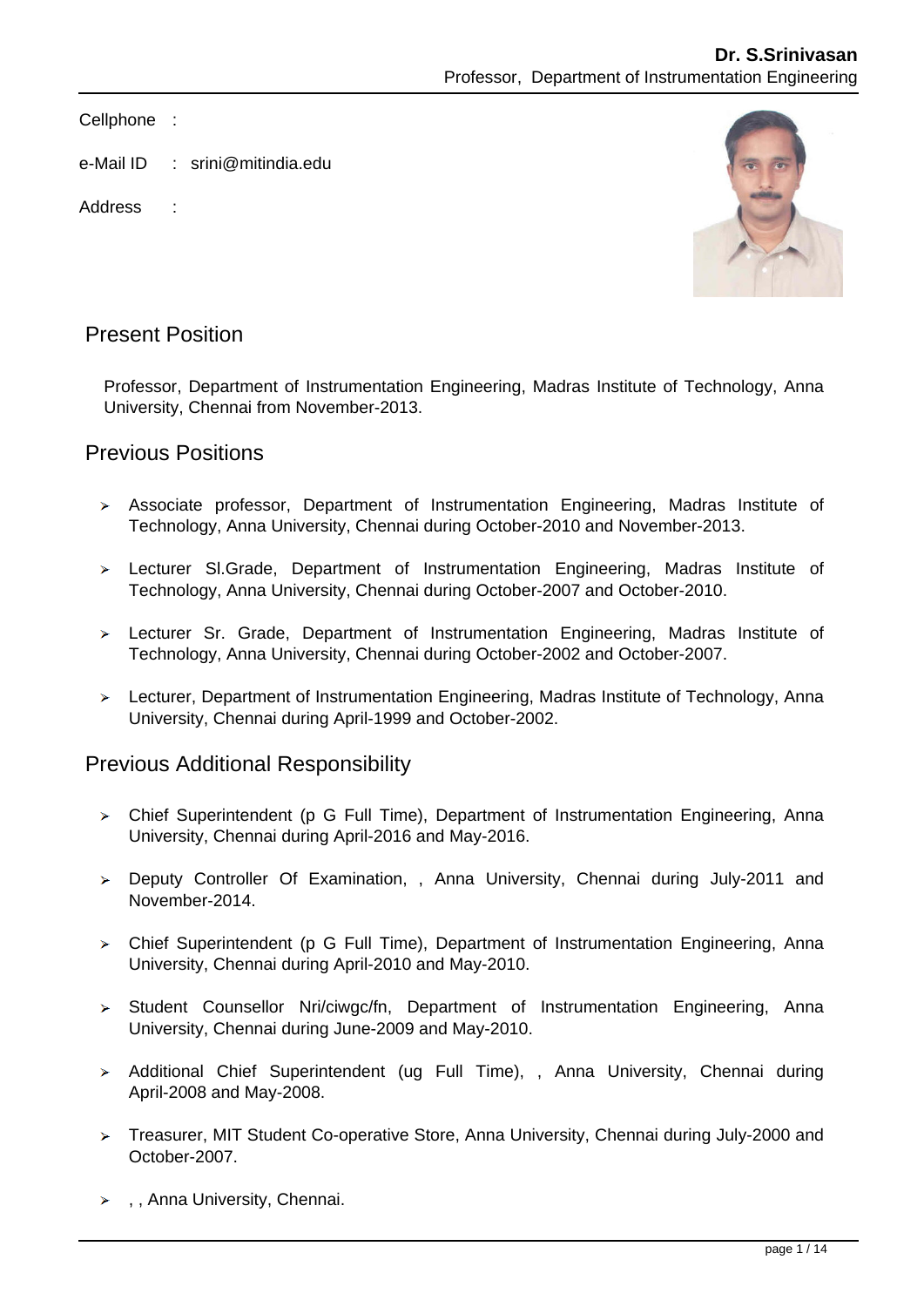# Other Employment

> Lecturer, REC Trichy for 1 year.

#### Degree

- M.E. in Measurement And Instrumentation Engg, , University of Roorkee (1995 1997).
- B.E. in ELECTRONICS AND INSTRUMENTATION ENGG , , Annamalai University (1987 1991).

#### Research Degree

٠ Ph.D. in Fault Diagnosis from Faculty of Electrical, Anna University - 0). Title: FAULT IDENTIFICATION AND ANALYSIS USING AI TECHNIQUES FOR THREE-TANK SYSTEM AND DEAERATOR.

#### Area of Specialisation

- $\triangleright$  Fault Diagnosis
- $\triangleright$  Bio signal Processing

## Membership in Professional Organization

- $\blacktriangleright$  LM ISOI
- $\triangleright$  LM ISTE
- $>$  ISA

## Research Guidance

| Number of Ph.D Scholars Guided                     | : 5       |
|----------------------------------------------------|-----------|
| Number of Ph.D Scholars Guiding                    | : 6       |
| Number of M.E./ M.Tech. Projects Guided            | ∶ 26      |
| Number of M.E./ M.Tech. Projects Guiding           | $\cdot$ 1 |
| Number of Ph.D Scholars Guided as Joint-Supervisor | $\cdot$ 1 |

### Papers Published in Journals

| Research Papers Published in International Journals | :34   |
|-----------------------------------------------------|-------|
| Research Papers Published in National Journals      | : $4$ |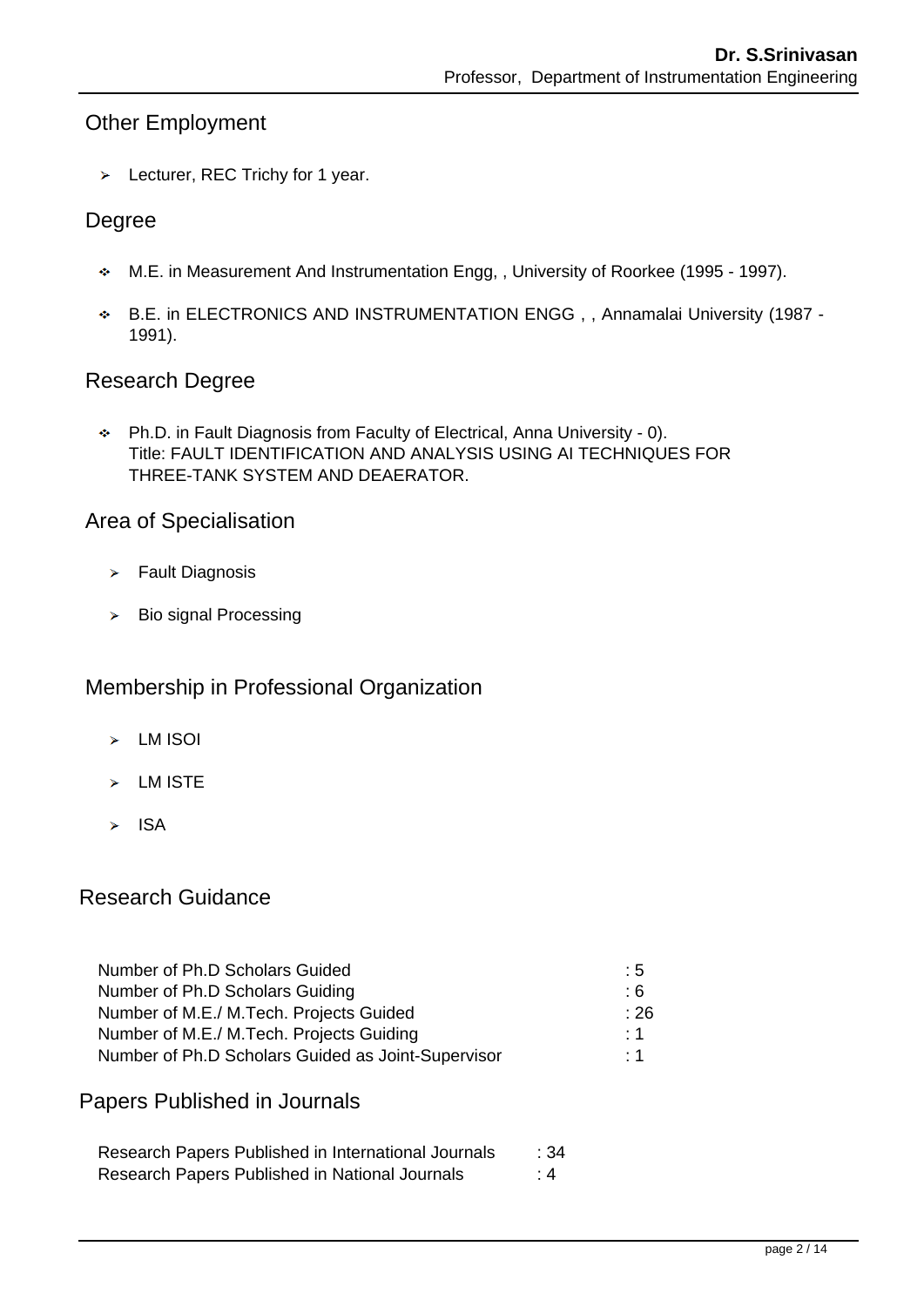- 1. S.Srinivasan, P.Kanagasabapathy, N.Selvaganesan, " Identification and Fault Simulation in Deaerator", AMSE Journal Advances in Modelling, Automatic Control (theory and applications), Vol. 61, Issue 3, pp. 47-58 (2006).
- 2. S.Srinivasan, P.Kanagasabapathy, K.Chitra, R.Pugazhendi, N.Selvaganesan, " Fault Simulation and Fuzzy Controller for High Pressure Heater in Thermal Power Plant", Journal Elektrika, Vol. 8, Issue 2, pp. 5-12 (2006).
- 3. N.Selvaganesan, D.Raja and S.Srinivasan, " Fuzzy Based Fault Detection and Control for 6/4 Switched Reluctance Motor", Iranian Journal of Fuzzy Systems, Vol. 4, Issue 1, pp. 37-51 (2007).
- 4. S.Srinivasan, P.Kanagasabapathy and N.Selvaganesan, " Fault Diagnosis in Deaerator using Fuzzy Logic", AEEE, Slovakia, Vol. 6, Issue 1, pp. 19-25 (2007).
- 5. S.Srinivasan, P.Kanagasabapathy, N.Selvaganesan, " Fault diagnosis in deaerator using neural networks", Iranian Journal of Electrical and Computer Engineering, Vol. 6, Issue 1, pp. 1-6 (2007).
- 6. Ebenezer Priya, S.Srinivasan, S.Ramakrishnan, S. Krishnan, Tania S. Douglas, "Segmentation of Bacilli in Sputum Smear Images Using Ant Colony Based Hybrid Method", Journal of Instrumentation Society of India, Vol. 4, Issue 3, pp. 225-228 (2010).
- 7. S.Srinivasan, P.Kanagasabapathy, N.Selvaganesan, " Fault identification and analysis using artificial intelligence techniques for three-tank system", International Journal Automation and Control, Vol. 4, Issue 1, pp. 84-101 (2010).
- 8. K. Kamalanand and S. Srinivasan, " Modelling and analysis of normal and atherosclerotic blood vessel mechanics using 3d finite element models", ICTACT Journal on Soft Computing, Vol. 2, Issue 1, pp. 261-264 (2012).
- 9. K. Kamalanand and S. Srinivasan, "Modeling of Normal and Atherosclerotic Blood Vessels using Finite Element Methods and Artificial Neural Networks", World Academy of Science, Engineering and Technology, Vol. 60, Issue 12, pp. 1314-1317 (2012).
- 10. A.Mythili, C.M.Sujatha and S.Srinivasan, "Prediction of Spirometric Forced Expiratory Volume Using Multiple ANFIS and Complex ANFIS", Journal of Instrumentation Society of India, Vol. 43, Issue 4, pp. 257 - 260 (2013).
- 11. E.Priya, S.Srinivasan, " Automated Decision Support System for Tuberculosis Digital Images Using Evolutionary Learning Machines", European Journal for Biomedical Informatics, Special Topic on Applications of Computational Techniques in Infectious Diseases and Clinical Research, published by EuroMISE s.r.o.. Vol. 9, Issue 2, pp. 3-8 (2013).
- 12. H.Prasanna Kumar, S.Srinivasan, "Despeckling of Polycystic Ovary Ultrasound Images by Improved Total Variation Method", International Journal of Engineering and Technology, Vol. 6, Issue 4, pp. 1877 - 1884 (2014).
- 13. E.Priya, S.Srinivasan and S.Ramakrishnan, "Retrospective Non-Uniform Illumination Correction Techniques in Images of Tuberculosis", Journal of Microscopy and Microanalysis, Vol. 20, Issue 5, pp. 1382 - 1391 (2014).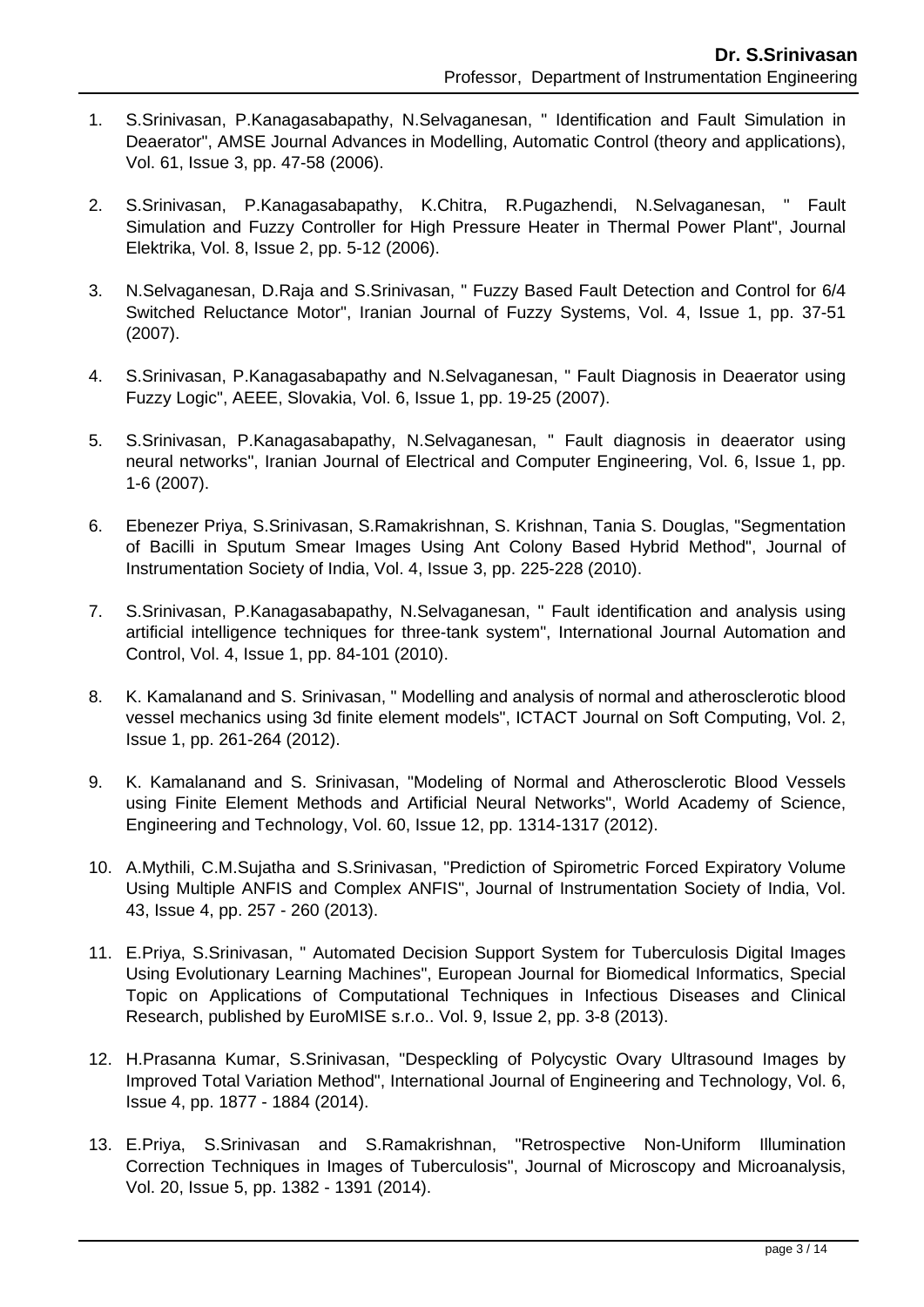- 14. A.V.Nageswararao and S.Srinivasan, " Fast automatic segmentation of short axis cardiac MRI images using hybrid method", Advances in Natural and Applied Sciences, Vol. 8, Issue 22, pp. 35-42 (2014).
- 15. H.Prasanna Kumar and S.Srinivasan, "Classification of Ovary Abnormality Using the Probabilistic Neural Network ", Technology and Health Care, Vol. 22, Issue 6, pp. 857-865 (2014).
- 16. A.Mythili, S.Srinivasan, C.M.Sujatha, G.Kavitha and S.Ramakrishnan, "Analysis of restrictive pulmonary function abnormality using spirometric investigations and QPSO feature selection", International Journal of Biomedical Engineering and Technology, Vol. 16, Issue 3, pp. 195-208 (2014).
- 17. N. Lavanya, G. Anand and S. Srinivasan, "Fuzzy Inference Based Leak Estimation In Water Pipelines System", ICTACT Journal On Soft Computing: Special Issue On Soft – Computing Theory, Application and Implications in Engineering and Technology, Vol. 5, Issue 2, pp. 879-888 (2015).
- 18. E.Priya, S.Srinivasan, "Automated Identification of Tuberculosis Objects in Digital Images Using Neural Network and Neuro Fuzzy Inference Systems", Journal of Medical Imaging and Health Informatics , Vol. 5, Issue 3, pp. 1-7 (2015).
- 19. E.Priya, S.Srinivasan, " Separation of Overlapping Bacilli in Microscopic Digital TB Images", Biocybernetics and Biomedical Engineering, Vol. 35, Issue 2, pp. 87-99 (2015).
- 20. H.Prasanna Kumar and S.Srinivasan, " Fast Automatic Segmentation of Polycystic Ovary in Ultrasound Images Using Improved Chan-Vase with Split-Bregman Optimization", Journal of Medical Imaging and Health Informatics, published by American Scientific Publisher. Vol. 5, Issue 1, pp. 57-62 (2015).
- 21. E. Priya and S. Srinivasan, "Validation of Non-uniform Illumination Correction Techniques in Microscopic Digital TB Images Using Image Sharpness Measures", International Journal of Infectious Diseases, Vol. 45, pp. 406 (2016).
- 22. Ebenezer Priya and S.Srinivasan, " Automated object and image level classification of TB images using support vector neural network classifier", Biocybernetics and Biomedical Engineering, published by Elsevier Publication. Vol. 36, Issue 4, pp. 670 - 678 (2016).
- 23. E. Priya and S. Srinivasan, "Analysis of Tuberculosis Images Using Differential Evolutionary Extreme Learning Machines (DE-ELM)", Book titled Deep Learning for Image Processing Applications, published by IOS Press. Vol. 31, pp. 111-136 (2017).
- 24. Hombalaiah Prasanna Kumar, Subramanian Srinivasan and Manjunath Byrareddy, "Analysis of Follicle Wall of Normal and Polycystic Ovaries", Journal of Advanced Medical Sciences and Applied Technologies, published by Shiraz University of Medical Sciences. Vol. 3, Issue 2, pp. 69-76 (2017).
- 25. Nageswararao A.V, Srinivasan S and Babu Peter S, " Automatic hybrid ventricular segmentation of short-axis cardiac MRI images", Biomedical Research, published by Allied Academies. Vol. 28, Issue 13, pp. 5816-5824 (2017).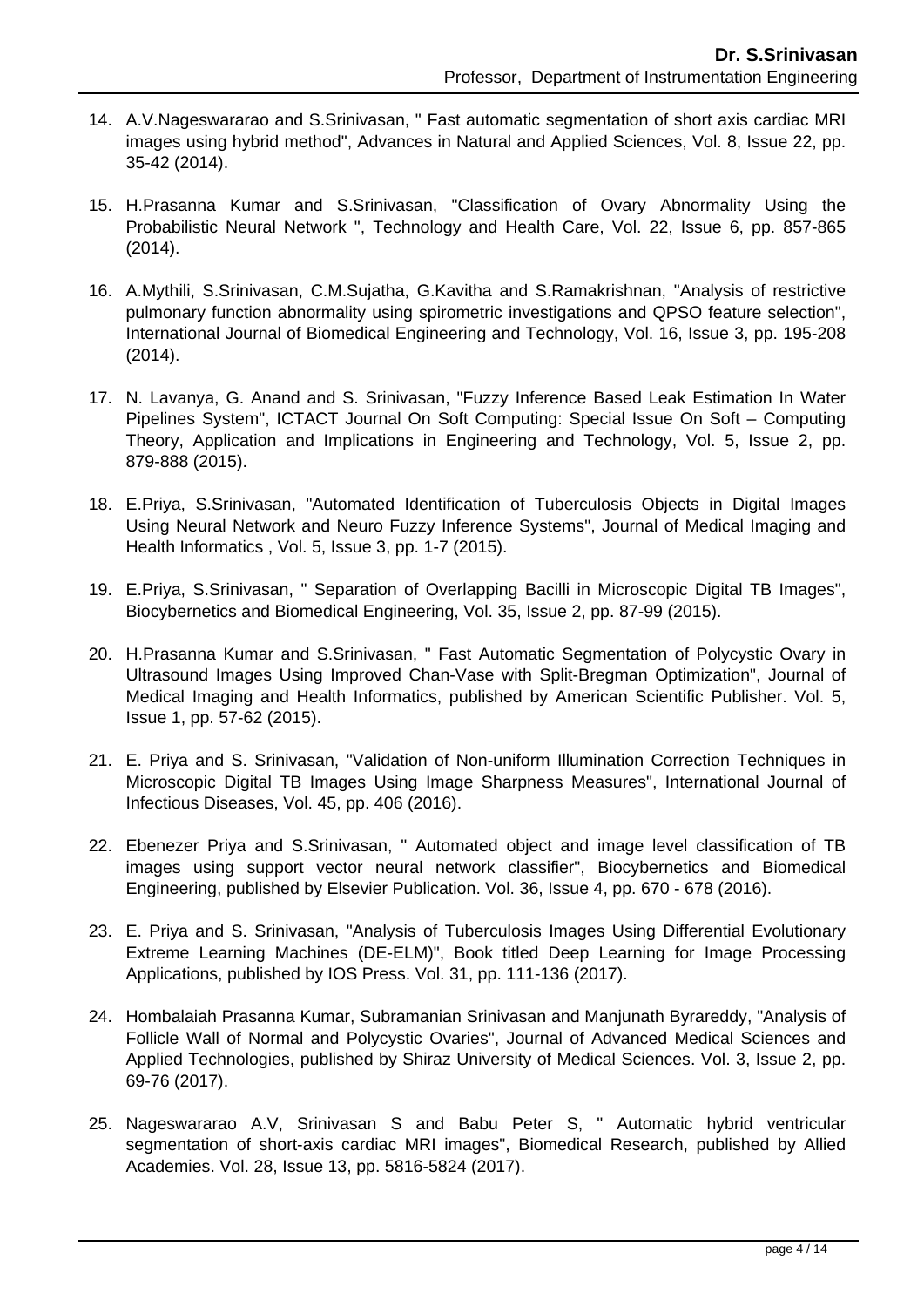- 26. C. Suresh Kumar, V. Arumugam, R. Sengottuvelusamy, S. Srinivasan and H.N. Dhakal, "Failure strength prediction of glass/epoxy composite laminates from acoustic emission parameters using artificial neural network", Applied Acoustics, published by Elsevier Publication. Vol. 115, pp. 32-41 (2017).
- 27. AV Nageswararao, S Peter Babu, S Srinivasan, " Segmentation of Short Axis CMR Images Using Hybrid Method", Current Medical Imaging Reviews, Vol. 14, Issue 3, pp. 461-467 (2018).
- 28. A.V. Nageswararao and S.Srinivasan, "Multifractal Based Ventricular Abnormality Detection In Cmr Images", International Journal of Pure and Applied Mathematics, Vol. 120, Issue 6, pp. 4477-4492 (2018).
- 29. A.V. Nageswararao, S. Srinivasan and E. Priya, "Inhomogeneity correction and hybrid-based segmentation in cardiac MRI", Int. J. Biomedical Engineering and Technology, Vol. 28, Issue 4, pp. 349-365 (2018).
- 30. Anitha Kumari Sivathanu, Srinivasan Subramanian and Pugazhendi Ramalingam, " Detection of Ash Fouling in Thermal Power Plant", National Academy Science Letters, Vol. 41, Issue 6, pp. 369-373 (2018).
- 31. Anitha Kumari Sivathanu and Srinivasan Subramanian, " Extended Kalman filter for fouling detection in thermal power plant reheater", Control Engineering Practice, published by Elsevier Ltd. Vol. 73, pp. 91-99 (2018).
- 32. Ebenezer Priya and Srinivasan Subramanian, " Automated Method of Analysing Sputum Smear Tuberculosis Images Using Multifractal Approach", Book titled Biomedical Signal and Image Processing in Patient Care Chapter 10, published by IGI Global, USA. Vol. 1, Issue 10, pp. 184-216 (2018).
- 33. S. Anitha Kumari, S. Srinivasan, "Ash fouling monitoring and soot-blow optimization for reheater in thermal power plant", Applied Thermal Engineering, Vol. 149, pp. 62-72 (2019).
- 34. Suresh Kumar Chelliah, Pabitha Parameswaran, Sengottuvelusamy Ramasamy, Arumugam Vellayaraj and Srinivasan Subramanian, " Optimization of acoustic emission parameters to discriminate failure modes in glass†epoxy composite laminates using pattern recognition", Structural Health Monitoring, Vol. 18, Issue 4, pp. 1253-1267 (2019).
- 35. Nageswararao AV, Srinivasan S, " Left ventricular wall deformation of CMR images using statistical analysis", Biomedical Research, Vol. 30, Issue 4, pp. 546-552 (2019).
- 36. A Malarkodi, G Latha and S Srinivasan, " An Experimental Study of Passive Time Reversal Process for Underwater Acoustic Communication in Shallow Waters of the Bay of Bengal", Journal of Coastal Research, Coconut Creek, Florida, SI , Vol. 89, pp. 58-62 (2020).
- 37. A Malarkodi, G Latha and S Srinivasan, " Passive time reversal acoustics for horizontal shallow water acoustic communication to mitigate the effect of intersymbol interference", Applied Acoustics, Vol. 174, (2020).
- 38. A Malarkodi, G Latha and S Srinivasan, "Characterization of underwater acoustic communication channel", Indian Journal of Geo Marine Sciences, Vol. 49, Issue 8, pp. 1323-1329 (2020).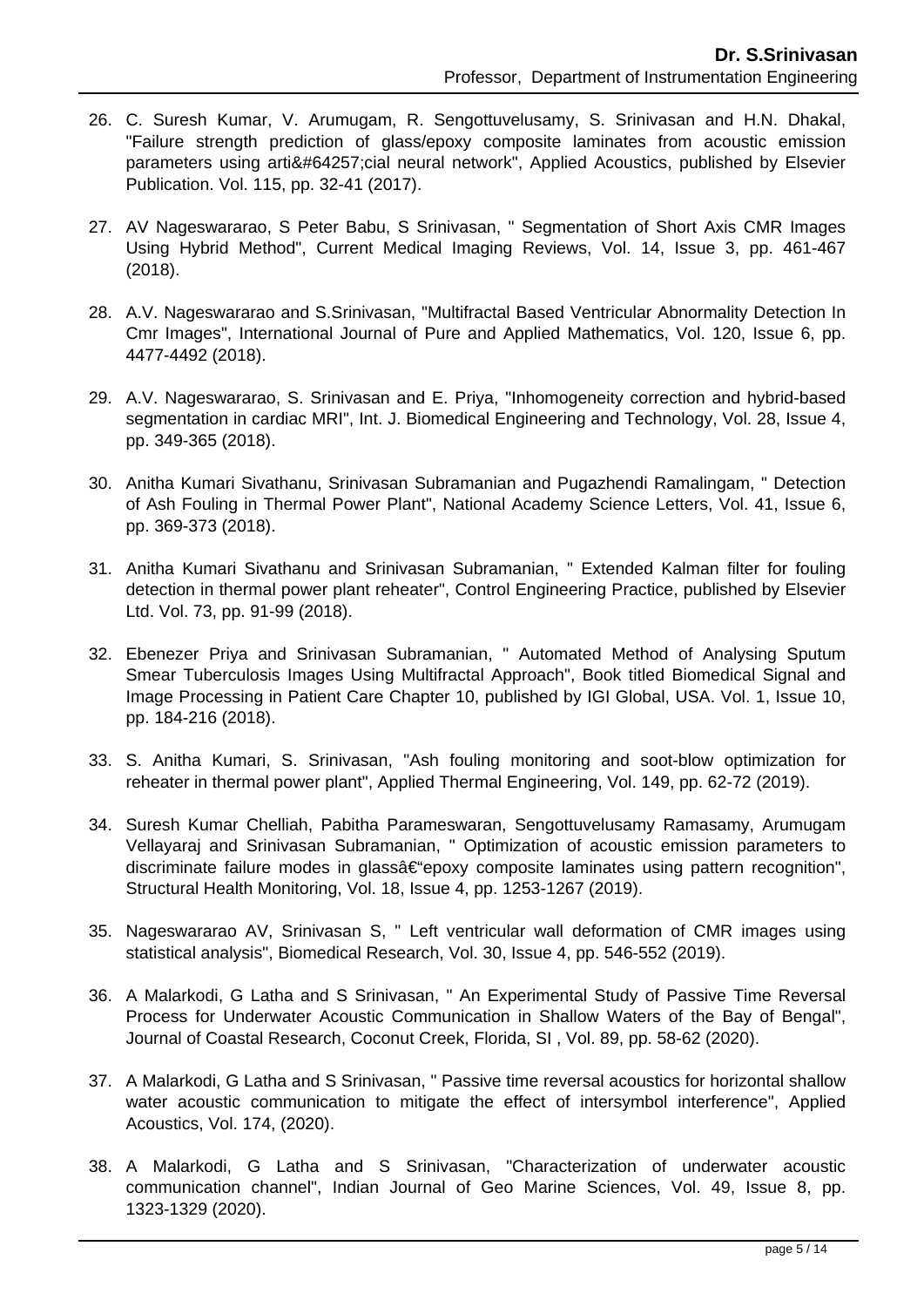## Papers Presented in Programmes

| Research Papers Presented in International Programmes | :34 |
|-------------------------------------------------------|-----|
| Research Papers Presented in National Programmes      | :17 |

- 1. S.Srinivasan, T.Thyagarajan, Najumnisa Jammal and B. Afzal Khan, "Mathematical modeling of ECG signals" presented in a National level conference on National Systems Conference, organised by Research Centre IMARAT, DRDO Hyderabad, India from 23-Jan-1998 to 24-Jan-1998.
- 2. S.Narayanan, S.Srinivasan, "Internal model control strategy for heat exchanger" presented in a National level conference on National Seminar on Instrumentation and Control, organised by College of Engineering, Andhra University, Visakhapatnam, India from 14-Feb-2002 to 16-Feb-2002.
- 3. A.Mahabuba, S.Srinivasan, B.Jaganathapandian, "Simulation of Eccentricity Fault and Stator Winding Failure in an Induction Motor" presented in a International level conference on International Conference on Emerging Technology, organised by Kalinga Institute of Industrial Technology, Bhubaneswar, Orissa, India from 19-Dec-2003 to 21-Dec-2003.
- 4. A.Mahabuba, S.Srinivasan, "Detection of Faults in Induction Motor by Investigating the Flux Linkages of the Stator Winding" presented in a International level conference on International Conference on Emerging Technology, organised by Kalinga Institute of Industrial Technology, Bhubaneswar, Orissa, India from 19-Dec-2003 to 21-Dec-2003.
- 5. S.Srinivasan, P.Kanagasabapathy, N.Selvaganesan, "Fault Diagnosis Using Supervised Neural Networks for the Deaerator" presented in a International level conference on International conference on Instrumentation, organised by Pune Institute of Engineering and Technology and Instrument Society of India, India from 19-Dec-2004 to 21-Dec-2004.
- 6. N.Selvaganesan, S.Srinivasan, K.Balaji and G.L.Narayanan, "PC Based Temperature Compensation for Reference Electrode in pH Measurement" presented in a International level conference on International conference on Instrumentation, organised by Pune Institute of Engineering and Technology and Instrument Society of India, India from 19-Dec-2004 to 21-Dec-2004.
- 7. S.Srinivasan, P.Kanagasabapathy, N.Selvaganesan, "Diagnosing Slow Varying Faults Using Kohonen Self Organizing Map for a Deaerator" presented in a International level conference on International Conference on Energy, Information Technology and Power sector, organised by IEE (UK), Kolkata Branch, India from 28-Jan-2005 to 29-Jan-2005.
- 8. V.Vijayan, S.Srinivasan, N.Selvaganesan, "Multivariable Control Design for a Three tank System" presented in a National level conference on National Conference on process Identification, Control and Diagnosis, organised by Madras Institute of Technology, India from 16-Dec-2005 to 17-Dec-2005.
- 9. N.Selvaganesan, D.Raja, S.Srinivasan, S.Renganathan, "Neural Control and Fault Diagnosis for 6/4 Switched Reluctance Motor" presented in a International level conference on IEEE International Conference on Industrial Technology, organised by IEEE Industrial Electronics Society, India from 15-Dec-2006 to 17-Dec-2006.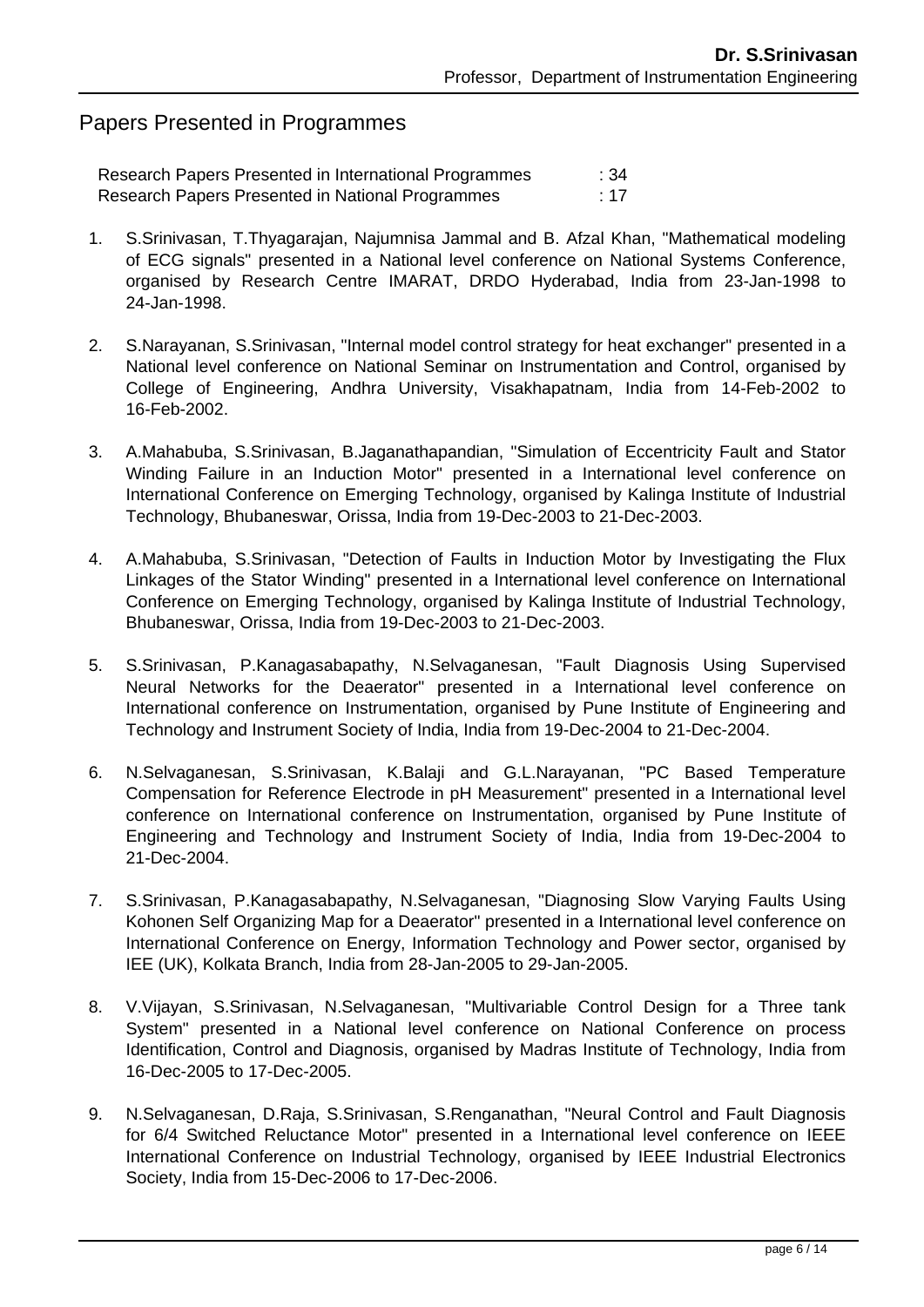- 10. S.Srinivasan, P.Kanagasabapathy, N.Selvaganesan and V.Vijayan, "Neural Network Based Parameter Identification and Fault Diagnosis for a Deaerator" presented in a International level conference on International Conference on Instrumentation and Mechatronics, organised by University Technology, Malaysia, Malaysia from 28-May-2007 to 29-May-2007.
- 11. S.Srinivasan, P.Kanagasabapathy, N.Selvaganesan, "Neural Based Parameter Identification and Fault Diagnosis in a Three-Tank System" presented in a International level conference on International Conference on Computational Intelligence and Multimedia Applications, IEEE Computer Society, organised by Mepco Schlenk Engineering College, Sivakasi, India from 13-Dec-2007 to 15-Dec-2007.
- 12. M.Sathishkumar and S.Srinivasan, "Tuning the Structure and Parameters of a Neural Network Using Genetic Algorithm" presented in a National level conference on 5th National Conference on Electronics Control and Instrumentation, organised by St. Joseph's College of Engineering, India from 03-Mar-2008.
- 13. A.R.Jac Fredo, S.Ramakrishnan, Jaginth Chellia, S.Srinivasan, "Virtual Audiometer" presented in a International level conference on International Conference on Instrumentation, organised by Instrument Society of India, India from 21-Jan-2010 to 23-Jan-2010.
- 14. E.Priya, S.Srinivasan, S.Ramakrishnan, S. Krishnan, Tania S. Douglas, "Segmentation of Bacilli in Sputum Smear Images Using Ant Colony Optimization" presented in a International level conference on International Conference on Instrumentation, organised by Instrument Society of India and Maharshi Karve Stree Shikshan Samstha's Cummins College of Engineering, India from 21-Jan-2010 to 23-Jan-2010.
- 15. Ebenezer Priya, S.Srinivasan, S.Ramakrishnan, D.Manamalli, "Texture Based Identification and Classification of TB Objects in Digital Images" presented in a International level conference on 7th International Conference on Trends in Industrial Measurements and Automation, organised by CSIR – CEERI Chennai, India from 06-Jan-2011 to 08-Jan-2011.
- 16. E.Priya, S.Srinivasan and S.Ramakrishnan, "Differentiation of Digital TB Images Using Multi-Fractal Analysis" presented in a International level conference on IEEE, Canadian Conference on Electrical and Computer Engineering, Canada from 08-May-2011 to 11-May-2011.
- 17. K.Kamalanand, S.Srinivasan, and S.Ramakrishnan, "Analysis of Normal and Atherosclerotic Blood Vessels Using 2D Finite Element Models" presented in a International level conference on 5th Kuala Lumpur International Conference on Biomedical Engineering 2011, organised by University of Malaysia, Malaysia from 20-Jun-2011 to 23-Jun-2011.
- 18. A.Mythili, C.M.Sujatha and S.Srinivasan, "Analysis of Spirometric Pulmonary Function Data Using Particle Swam Optimization" presented in a International level conference on International Conference on Signal, Image and Video Processing, organised by IIT Patna, India from 13-Jan-2012 to 15-Jan-2012.
- 19. A.Mythili, C.M.Sujatha and S.Srinivasan, "Classification of Respiratory abnormalities using " presented in a International level conference on 4th Asian Conference on Intelligent Information and Database Systems, organised by National Kaohsiung University of Applied Sciences, Taiwan from 19-Mar-2012 to 21-Mar-2012.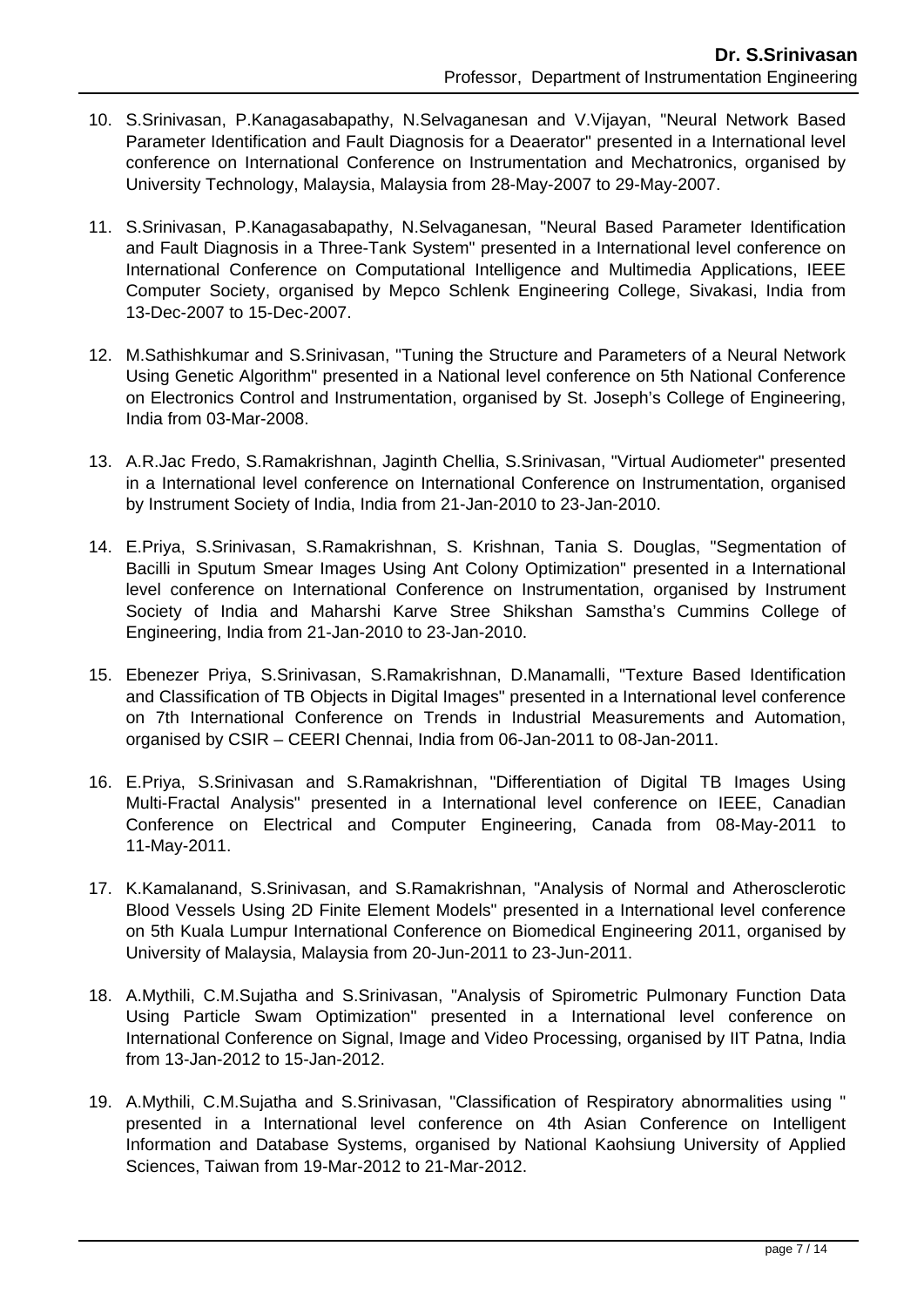- 20. "Differentiation of Digital TB Images Using Texture Analysis and RBF Classifier" presented in a International level conference on 49th Annual Rocky Mountain Bioengineering Symposium and 49th International ISA Biomedical Sciences Instrumentation Symposium, organised by Virginia Tech – Wake Forest School of Biomedical Engineering and Sciences Blacksburg, VA, USA, USA from 22-Mar-2012 to 24-Mar-2012.
- 21. "Prediction of Forced Expiratory Volume in Spirometric Pulmonary Function Test Using Adaptive Neuro Fuzzy Inference System" presented in a International level conference on 49th Annual Rocky Mountain Bioengineering Symposium and 49th International ISA Biomedical Sciences Instrumentation Symposium, organised by Virginia Tech – Wake Forest School of Biomedical Engineering and Sciences Blacksburg, VA, USA, USA from 22-Mar-2012 to 24-Mar-2012.
- 22. A.Mythili, C.M.Sujatha and S.Srinivasan,, "Pipeline detection using wavlet transform", National Conference on Control" presented in a National level conference on Instrumentation and Automation, organised by PSG College of Technology, India from 27-Apr-2012.
- 23. H Prasanna kumar, S.Srinivasan, "Performance Analysis of Filters for Speckle Reduction in Medical polycystic ovary Ultrasound Images" presented in a International level conference on 3rd International Conference on Computing Communication and Networking Technologies, organised by SNS College of Engineering, IEEE Computer Society, India from 26-Jul-2012 to 28-Jul-2012.
- 24. E.Priya, S.Srinivasan and Tania S. Douglas, "Comparison of Retrospective Nonuniform Illuminatio" presented in a International level conference on Proceedings of the International Conference on Biomedical System, organised by IIT Madras, India from 28-Nov-2012 to 01-Dec-2012.
- 25. E.Priya, S.Srinivasan and S.Ramakrishnan, "Classification of Tuberculosis Digital Images Usin" presented in a International level conference on 4th International Conference on Computational Collective Intelligence, organised by University of Information Technology, Vietnam, Vietnam from 28-Nov-2012 to 30-Nov-2012.
- 26. H Prasanna kumar and S.Srinivasan, "Despeckling of polycystic ovary ultrasound images Fuzzy filter" presented in a National level conference on 36th National System Conference, Recent Advancements in System Modelling and Applications, organised by Annamalai University, India from 06-Dec-2012 to 08-Dec-2012.
- 27. N.Lavanya, S.Srinivasan, "Leak Detection in Water Pipelines Using Spectral Analysis Method" presented in a National level conference on National Conference on Recent Trends in Instrumentation and Control, organised by MIT Campus, Anna University, India from 22-Mar-2013 to 23-Mar-2013.
- 28. G.Anand, S.Srinivasan, "Detection of Pipe Leak in A Water Transmission Line Using Kalman Filter" presented in a National level conference on National Conference on Recent Trends in Instrumentation and Control, organised by MIT Campus, Anna University, India from 22-Mar-2013 to 23-Mar-2013.
- 29. S.Sukanya , N.Varun Chowdary, S.Srinivasan, "Effect of Heart Rate on the Accuracy of Oscillometric Blood Pressure Measurement" presented in a National level conference on National Conference on Recent Trends in Instrumentation and Control, organised by MIT Campus, Anna University, India from 22-Mar-2013 to 23-Mar-2013.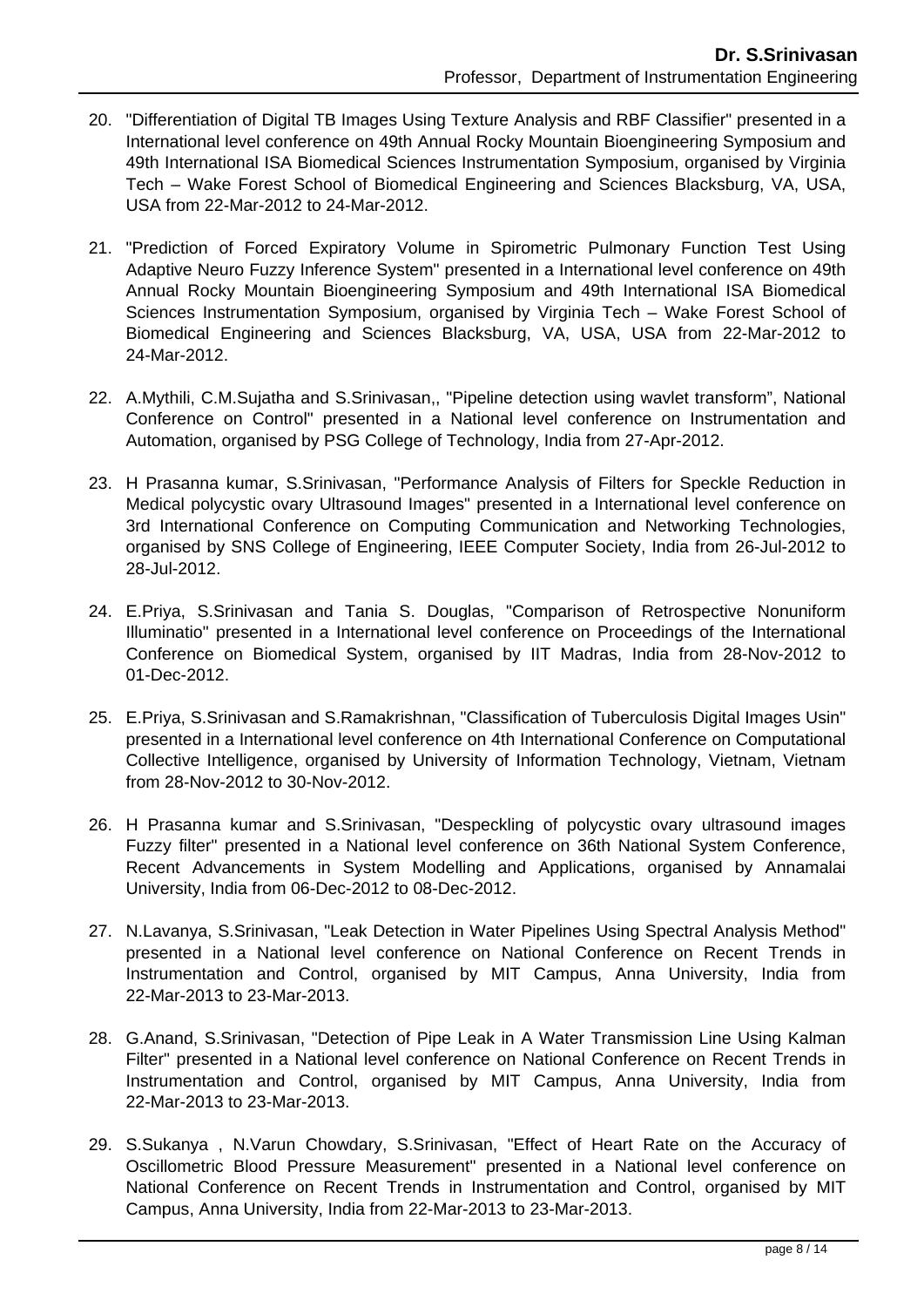- 30. "Prediction of Spirometric Forced Expiratory Volume Using Multiple ANFIS and Complex ANFIS" presented in a National level conference on National Symposium on Instrumentation , organised by B.V.B College of Engineering, Hubli, India from 24-Oct-2013 to 26-Oct-2013.
- 31. A.Mythili, C. M. Sujatha and S. Srinivasan, "ELM Based Classification and Analysis of Spirometric Pulmonary Function Data" presented in a International level conference on The 15th International Conference on Biomedical Engineering, Singapore from 04-Dec-2013 to 07-Dec-2013.
- 32. A.V.Nageswararao, S.Srinivasan, "A review on Automated Quantitative Analysis of Cardiac MRI Images" presented in a International level conference on Trends in Industrial Measurements and Automation , organised by MIT, Anna University, India from 22-Dec-2013 to 24-Dec-2013.
- 33. A.Mythili, C.M.Sujatha, S.Srinivasan and S.Ramakrishnan, "Prediction Of Peak Expiratory Flow Associated With Human Respiratory Mechanics Using Spirometric Investigations" presented in a National level conference on National Conference on Bio-Mechanical Science, organised by S'O'A University Bhubaneswar, India from 07-Mar-2014 to 08-Mar-2014.
- 34. A.Mythili, S.Srinivasan, C.M.Sujatha, S.Ramakrishnan, "Segmentation of Polycystic Ovary Ultrasound Images" presented in a International level conference on 2nd International Conference on Current Trends in Engineering and Technology, organised by Akshaya College of Engineering and Technology, India from 08-Jul-2014.
- 35. "Multifractal Based Segmentation and Analysis of Human Retinal Blood Vessels in Fundus Images" presented in a International level conference on 19th International Conference on Mechanics in Medicine and Biology, organised by Virtual Physiological Human Institute for Integrative Biomedical Research, Bologna (Italy) from 03-Sep-2014 to 05-Sep-2014.
- 36. "Analysis of Chronic Obstructive Pulmonary Disease Using Spirometric Investigations and Quantum Particle Swarm Optimization" presented in a International level conference on 19th International Conference on Mechanics in Medicine and Biology, organised by Virtual Physiological Human Institute for Integrative Biomedical Research, Bologna (Italy) from 03-Sep-2014 to 05-Sep-2014.
- 37. A.V.Nageswararao and S. Srinivasan, "Analysis of Ovary Echogenicity in Normal and PCOS Ultrasound Images" presented in a National level conference on National Conference on Recent Trends in Instrumentation and Control, organised by MIT Campus, Anna University, India from 13-Mar-2015 to 14-Mar-2015.
- 38. "Denoising of Cardiac MRI Images" presented in a National level conference on National Conference on Recent Trends in Instrumentation and Control, organised by MIT Campus, Anna University, India from 13-Mar-2015 to 14-Mar-2015.
- 39. A.V. Nageswararao, S. Srinivasan, "Computational modelling of LV for cardiac MRI images" presented in a National level conference on ICMR Sponsored National Conference on Advancements in Biomedical Engineering and Sciences , organised by SSN College of Engineering, India from 03-Mar-2016 to 04-Mar-2016.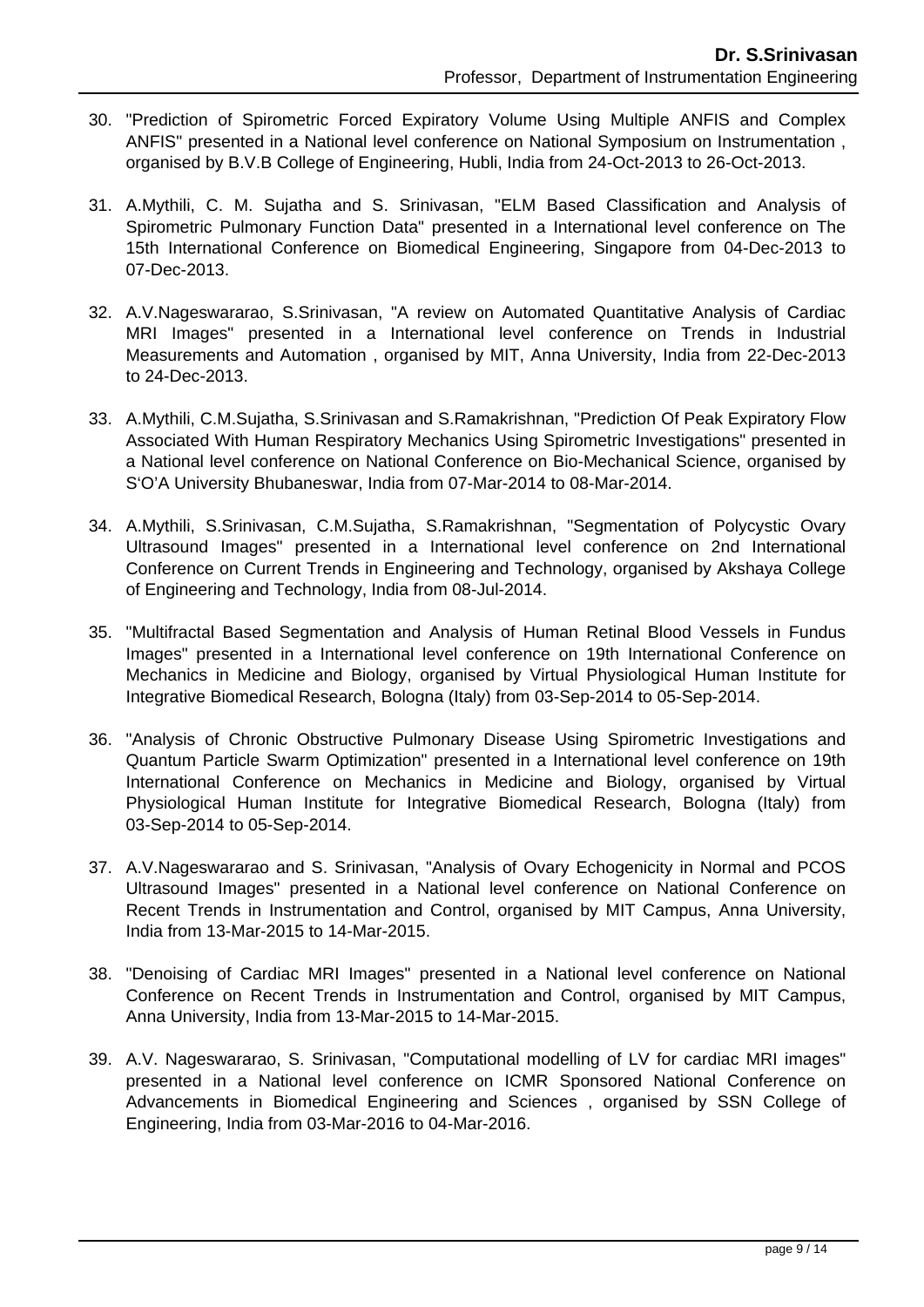- 40. A.Mythili, C.M.Sujatha and S.Srinivasan, and S. Ramakrishnan, "Evaluation of E.M.F drift from K-type thermocouples" presented in a National level conference on National Conference on Recent Trends in Instrumentation and Control (RTIC-2016), organised by Department of Instrumentation Engineering, MIT campus, India from 18-Mar-2016 to 19-Mar-2016.
- 41. S.Anitha Kumari, S.Srinivasan and R.Pugazhendi, "Multifractal Analysis based Segmentation of Short Axis CMRI Images" presented in a International level conference on 2nd International Conference on Biomedical Systems, Signals and Images, organised by IIT Madras, India from 24-Mar-2016 to 26-Mar-2016.
- 42. "Development of a Intermittent Pneumatic Compression Device for Lymphoedema Therapy using Arduino Prototyping Platform" presented in a International level conference on 2nd International Conference on Biomedical Systems, Signals and Images, organised by IIT Madras, India from 24-Mar-2016 to 26-Mar-2016.
- 43. "Detection of ash fouling in Thermal power plant" presented in a International level conference on International Conference on Mechanical, Materials and Manufacturing Systems , organised by Sri Sai Ram Engineering College, Chennai , India from 24-Mar-2016 to 25-Mar-2016.
- 44. S.Anitha Kumari and S.Srinivasan, "Estimation of Reheater Cleanliness Factor Based on Kalman Filtering Method in Neural Network Training" presented in a International level conference on 9th International Conference on Trends in industrial Measurements and Automation, TIMA- 2017, organised by Department of Instrumentation Engineering, MIT Campus, Anna University, Chennai, India from 06-Jan-2017 to 08-Jan-2017.
- 45. S.Anitha Kumari and S.Srinivasan, "A Framework on Automated Ventricular Analysis of CMR Images" presented in a International level conference on 9th International Conference on Trends in industrial Measurements and Automation, TIMA- 2017, organised by Department of Instrumentation Engineering, MIT Campus, Anna University, India from 06-Jan-2017 to 08-Jan-2017.
- 46. "NARX Models for Prediction of Reheater Fouling" presented in a International level conference on 23rd International Conference on Automation & Computing, organised by University of Huddersfield, UK from 07-Sep-2017 to 08-Sep-2017.
- 47. S.Anitha Kumari and S.Srinivasan, "Optimal Estimation based Tube leak Detection in a Thermal Power Plant Reheater" presented in a International level conference on IEEE International Conference on Power, Control, Signals and Instrumentation Engineering (ICPCSI-2017), organised by Saveetha Engineering College, India from 21-Sep-2017 to 22-Sep-2017.
- 48. Vinothini S, S.Kumar and S.Srinivasan, "Kernel-based Regression Models for Prediction of Reheater Cleanliness Factor" presented in a National level conference on National Conference on Recent Trends in Instrumentation and Control (RTIC-2018), organised by Department of Instrumentation Engineering, MIT Campus, India from 02-Mar-2018 to 03-Mar-2018.
- 49. "Assessment of Thermocyclic Oxidation on Bare K-Type Thermocouple" presented in a National level conference on National Conference on Recent Trends in Instrumentation and Control (RTIC-2018), organised by Department of Instrumentation Engineering, MIT Campus, India from 02-Mar-2018 to 03-Mar-2018.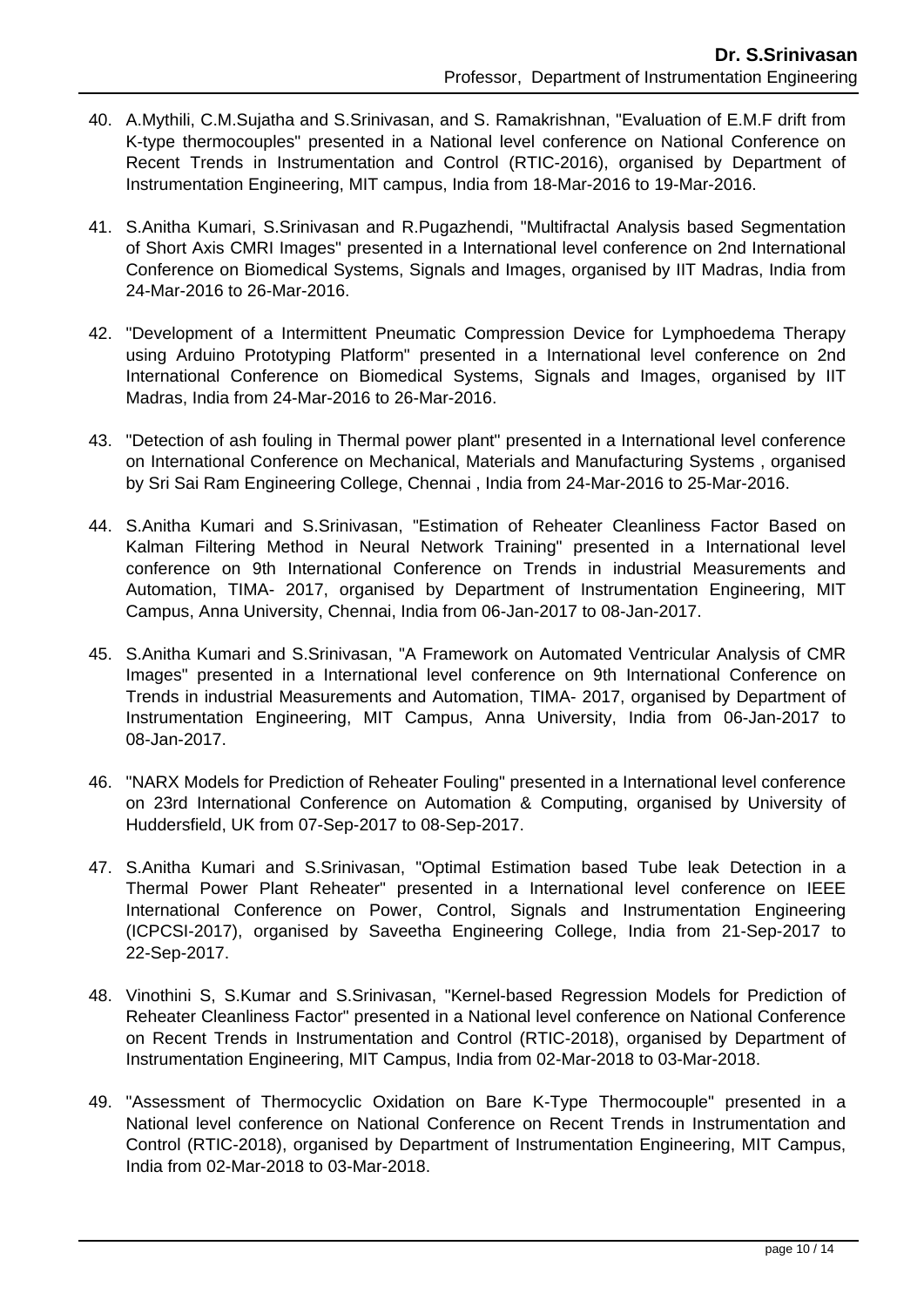- 50. A Malarkodi, S Srinivasan and G Latha, "Computer-aided appraisement of plantar foot health in Diabetic subjects using Infra-red thermograms" presented in a International level conference on 5th International Conference on Computing, Communication and Security (ICCCS), organised by IIT Patna, India from 14-Oct-2020 to 16-Oct-2020.
- 51. "Comparison of Passive Time Reversal communication technique with Extended Kalman Filter for estimation of Shallow water multipath communication channel" presented in a International level conference on 5th International Conference on Computing, Communication and Security (ICCCS), organised by IIT Patna, India from 14-Oct-2020 to 16-Oct-2020.

## Current Sponsored Projects

 1. "UGC-SAP-DRS-I Thrust Area 1. Intelligent Instrumentation and 2. Advanced Process Control ", funded by UGC ( April-2016 - March-2021 ). Project Cost: 9900000.00.

## Sponsored Projects Completed

- 1. "Investigations on the dynamic behavior of particulate system through experimental, numerical, simulation and imaging methods", funded by Indo-German DST – DAAD (April-2004 - March-2006). Project Cost: 303800.00.
- 2. "Development of Computing Tools for Decision Support in Health Assessment in Rural Areas", funded by DST Indo-South Africa Joint Project (June-2009 - March-2012). Project Cost: 390000.00.
- 3. "Drift Analysis and Compensation Techniques for Frequently Used Industrial Temperature Sensors", funded by UGC (July-2015 - June-2018). Project Cost: 997860.00.
- 4. "Establishment of a centre for calibration and testing of critical care medical equipment", funded by DST (January-2011 - March-2016). Project Cost: 29818000.00.

## Programme Chaired

- 1. Chairman, International level conference titled "4th Asian Conference on Intelligent Information and Database Systems" conducted by National Kaohsiung University of Applied Sciences from 19-Mar-2012 to 21-Mar-2012.
- 2. Co Chairman, International level conference titled "9th International Conference on Trends in Industrial Measurements and Automation (TIMA-2017)" conducted by MIT Campus, Anna University from 06-Jan-2017 to 08-Jan-2017.
- 3. Co Chairman, International level conference titled "4th International Conference on Signal Processing, Communications and Networking (ICSCN'17)" conducted by Department of Electronics Engineering, MIT Campus, Anna University, Chrompet, Chennai from 16-Mar-2017 to 18-Mar-2017.

## Programme Organized

 1. Treasurer, National level conference on "Intelligent Measurement and Control" from 25-Feb-2000 to 26-Feb-2000.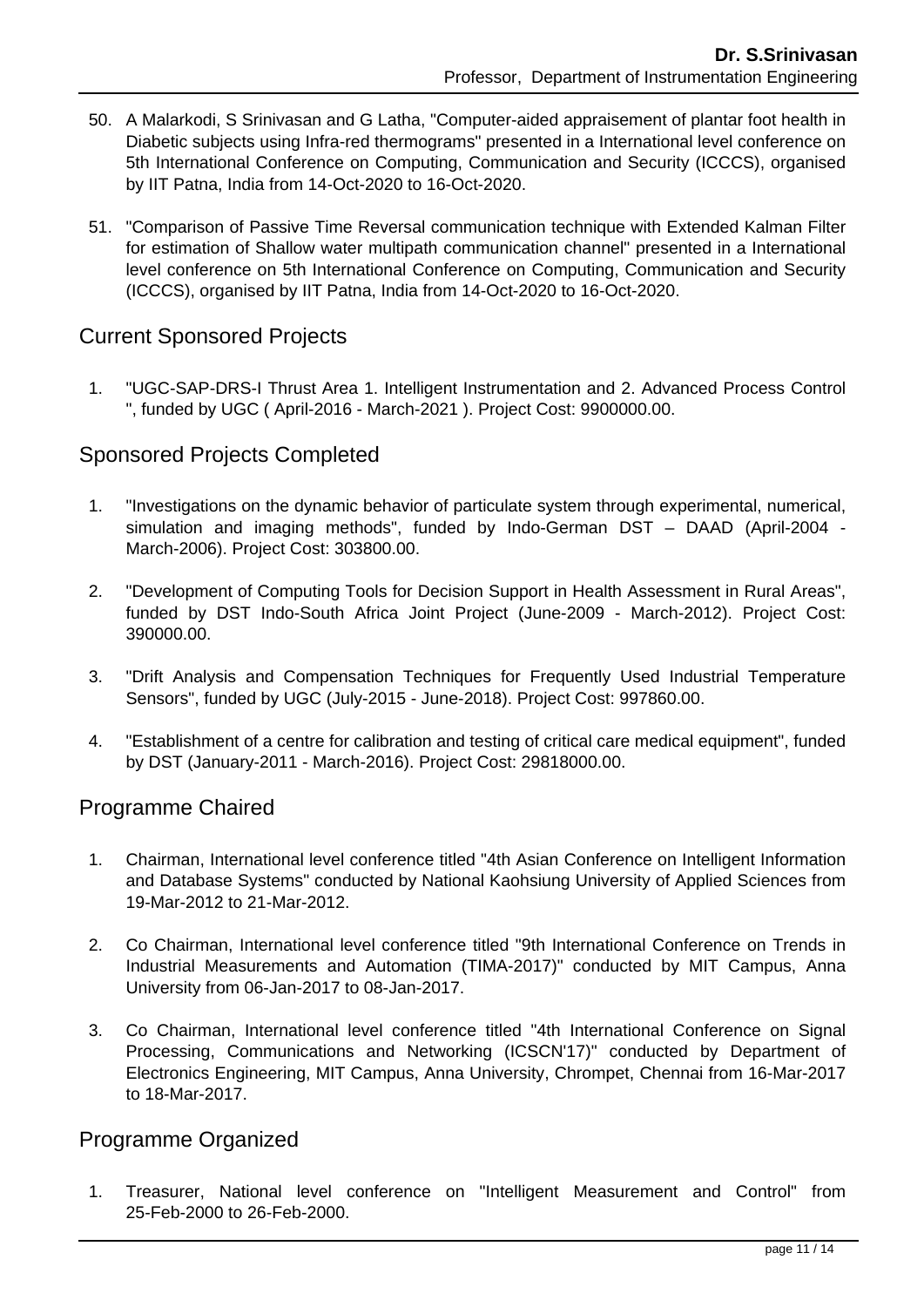- 2. Co-Cordinator, National level workshop on "Virtual Instrumentation" from 02-Mar-2007 to 03-Mar-2007.
- 3. Co-Cordinator, National level workshop on "Virtual Instrumentation" from 15-Oct-2007 to 17-Oct-2007.
- 4. Joint Treasurer, International level conference on "6th International Conference on Trends in Industrial Automation and Control" from 04-Jan-2009 to 06-Jan-2009.
- 5. Joint Secretary, International level conference on "7th International Conference on Trends in Industrial Automation and Control" from 06-Jan-2011 to 08-Jan-2011.
- 6. Cordinator, National level Short Course on "Industrial Instrumentation II" from 28-May-2012 to 03-Jun-2012.
- 7. Treasurer, International level conference on "8th International Conference on Trends in Industrial Automation and Control" from 22-Dec-2013 to 24-Dec-2013.
- 8. Coordinator, National level conference on "Recent Trends in Instrumentation and Control RTIC-15" from 13-Mar-2015 to 14-Mar-2015.
- 9. Coordinator, National level workshop on "Trends in Intelligent Instrumentation" from 26-Aug-2016 to 27-Aug-2016.

#### Programme Attended

- 1. Participated in a National level workshop on "ISO 9001:2008" organized by MIT Campus, Anna University, India from 12-Mar-2013.
- 2. Attended a National level Short Course on "Quality Assurance and NBA Accreditation in Technical Institutions" organized by National Institute of Technical Teachers Training and Research, Chandigarh, India from 15-Jul-2013 to 19-Jul-2013.
- 3. Attended a National level Short Course on "Finite Element Analysis" organized by Department of Production Technology, MIT Campus, Anna University , India from 04-Dec-2014 to 10-Dec-2014.
- 4. Participated in a National level conference on "Recent Trends in Instrumentation & Control" organized by Department of Instrumentation Engineering, MIT campus, Anna University, India from 18-Mar-2016 to 19-Mar-2016.
- 5. Participated in a National level workshop on "An Overview of Medical Device Regulations" organized by IIT Madras, Chennai , India from 06-Apr-2017.
- 6. Participated in a National level conference on "Recent Trends in Instrumentation & Control (RTIC-2018)" organized by Department of Instrumentation Engineering, MIT campus, Anna University , India from 02-Mar-2018 to 03-Mar-2018.

#### Experience Abroad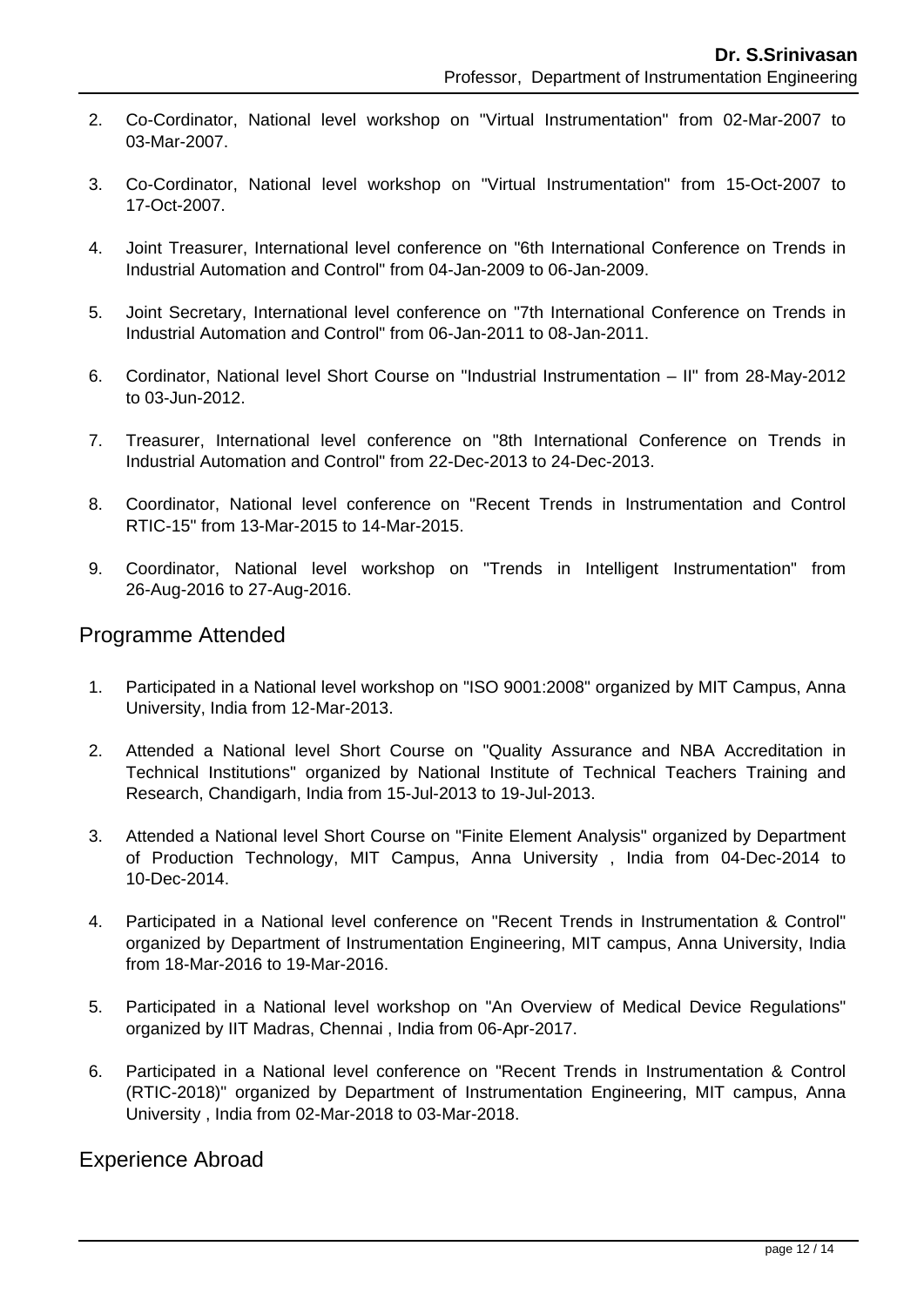- 1. Visited University of Wismar, Germany from 14-Oct-2004 to 09-Dec-2004. Purpose of visit :Indo-German DST- DAAD Joint Project.
- 2. Visited University of Cape Town, South Africa from 25-Aug-2011 to 03-Sep-2011. Purpose of visit :India-South Africa Joint Project.
- 3. Visited National Kaohsiung University of Applied Sciences, Kaohsiung, Taiwan from 19-Mar-2012 to 21-Mar-2012. Purpose of visit :International Conference Paper Presentation.

#### Invited Lectures

- 1. Delivered a Lecture on "Virtual Instrumentation" in STTP on Bio Instrumentation. organized by Department of Instrumentation Engineering, MIT Campus (24-Nov-2003).
- 2. Delivered a Lecture on "Unsupervised Neural networks" in STTP on Neural computing organized by Department of Computer Engineering, MIT Campus (25-Nov-2003).
- 3. Delivered a Lecture on "Mixing Processes" in FDTP on Process Control Engineering organized by Department of Instrumentation Engineering, MIT Campus (11-Dec-2006).
- 4. Delivered a Lecture on "Neuro Fuzzy Modelling" in FDTP on Neural Networks and Fuzzy Logic Control organized by Department of Electrical Engineering, CEG Campus, Anna University (23-Jun-2007).
- 5. Delivered a Lecture on "Evolutionary Programming" in FDTP on Applied Soft Computing organized by Department of Instrumentation Engineering, MIT Campus (16-Dec-2012).
- 6. Delivered a Lecture on "Introduction about Artificial Neural Networks" in Faculty Development Program on Intelligent Controllers organized by Department of Eletrical Engineering, CEG Campus, Anna University (19-Jun-2013).
- 7. Delivered a Lecture on "Soft computing techniques" in Faculty Development Programme organized by Jeppiaar Institute of Technology, Chennai (28-Apr-2015).
- 8. Delivered a Lecture on "Introduction to Sensors and its Characteristics" in Enginee and Vehicle Management Systems organized by Department of Automobile Engineering, MIT Campus, , Chennai (09-Jun-2015).
- 9. Delivered a Lecture on "Sensors in Automobile" in Enginee and Vehicle Management Systems organized by Department of Automobile Engineering, MIT Campus, , Chennai (10-Jun-2015).
- 10. Delivered a Lecture on "Introduction to Research-General Concepts & Research Methods in Biotechnology Advancements and Hospital Settings" in International Conference on "Authentication of Scientific Research for Eminence-Translating Resear organized by Sree Balaji College of Nursing , Chennai (26-Jun-2015).
- 11. Delivered a Lecture on "Electrical Safety in Hospitals" in workshop on Critical Care & laboratory Medicine Equipments - Maintenance & Calibration organized by Stanley Medical College and Hospital, Chennai (04-Feb-2016).